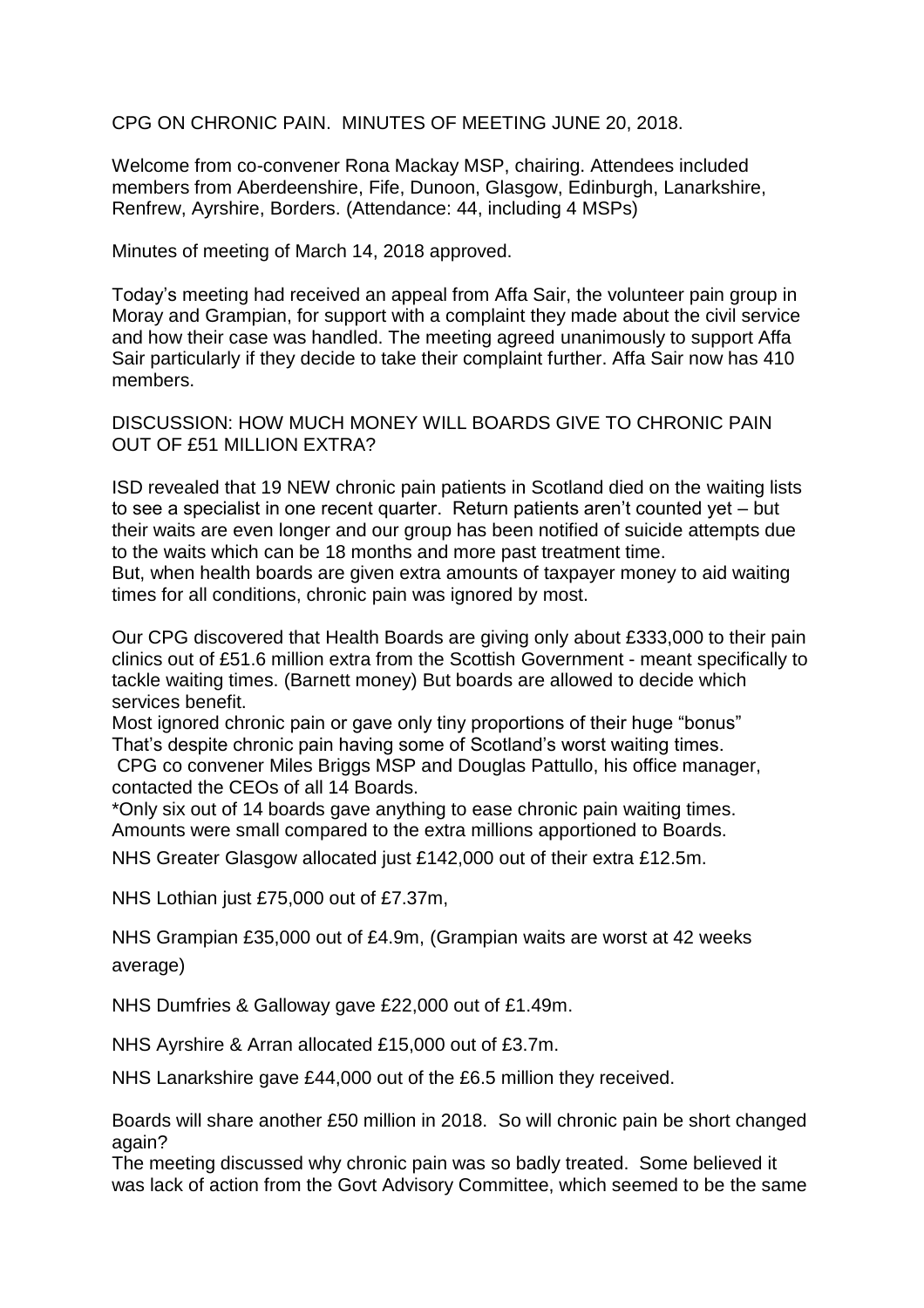as its three defunct predecessors and lack of interest from ministers since Alex Neil, a known supporter of pain patients, ceased to be health secretary. Other possibilities were that no Scottish based charity tackled waiting times and clinic staffing full on, only the CPG in Scotland. Action on Pain, based in England, backed us and are a feisty charity for patients.

Dr Macaskill and others stressed that this appeared a major human rights issue when, in a democracy like Scotland, people could not get relief from severe pain in time. The group had previously tried on human rights and would try again. Action**:**  CPG to pursue on human rights.

# **Return patients ignored.**

That return patients not being counted harms pain services overall is shown clearly in responses by boards to the CPG. The six boards out of 14 which see all new patients within 18 weeks used this as a reason for NOT spending anything of the extra fortune on chronic pain. That ignores their many return patients and harms both new patients and returns, treated by the same small staffs.

**Follow the money:** Who is watching where the money is spent? The secretary said no-one had said they were monitoring this £101.6 million fortune. But Audit Scotland had told her they are now looking at this and querying the wording of Government letters, some of which may allow boards to divert the waiting times money to other issues.

**Secretiveness again:** Getting boards to answer the simple question on public money: "How much will your board give to chronic pain services?" proved very difficult. The meeting thanked MSP Miles Briggs, his office manager Douglas Pattullo and the CPG secretary Dg Elder for over three months of perseverance. It took from March 27 to late summer to get info from some boards, some had to be queried repeatedly on non-transparent replies. NHS Lanarkshire was so obscure in its communications it had to be asked four times to clarify points but still found difficulty with openness. Fife was least open. NHS Fife did not reply to five approaches including phone calls.

Tayside replied at first that the Scottish Government hadn't yet told them how much money they would get. But the CPG informed Tayside that Govt had told boards on May 12, 2017 and this was now a year later in 2018. NHS Tayside then apologised for a "misunderstanding". They were not giving any of their extra money (almost £4million) to ease waits for pain patients. See The Sunday Post article by Marion Scott (a separate attachment to the email).

# FIRST WAITING TIMES REVEALED ON SOME RETURN PATIENTS

ISD have revealed the first waiting times on return patients. The meeting welcomed this work warmly. It has taken years of battling by this cross party group to try to ensure that return patients are no longer "invisible". New patients at NHS pain clinics are counted but become "returns" immediately after a first visit, no longer counted and the full pressure on short staffed clinics unknown.

ISD discovered that Scottish pain clinics saw 974 "first return" patients in a ninemonth period. This indicates up to 1,200 first returns annually are added to the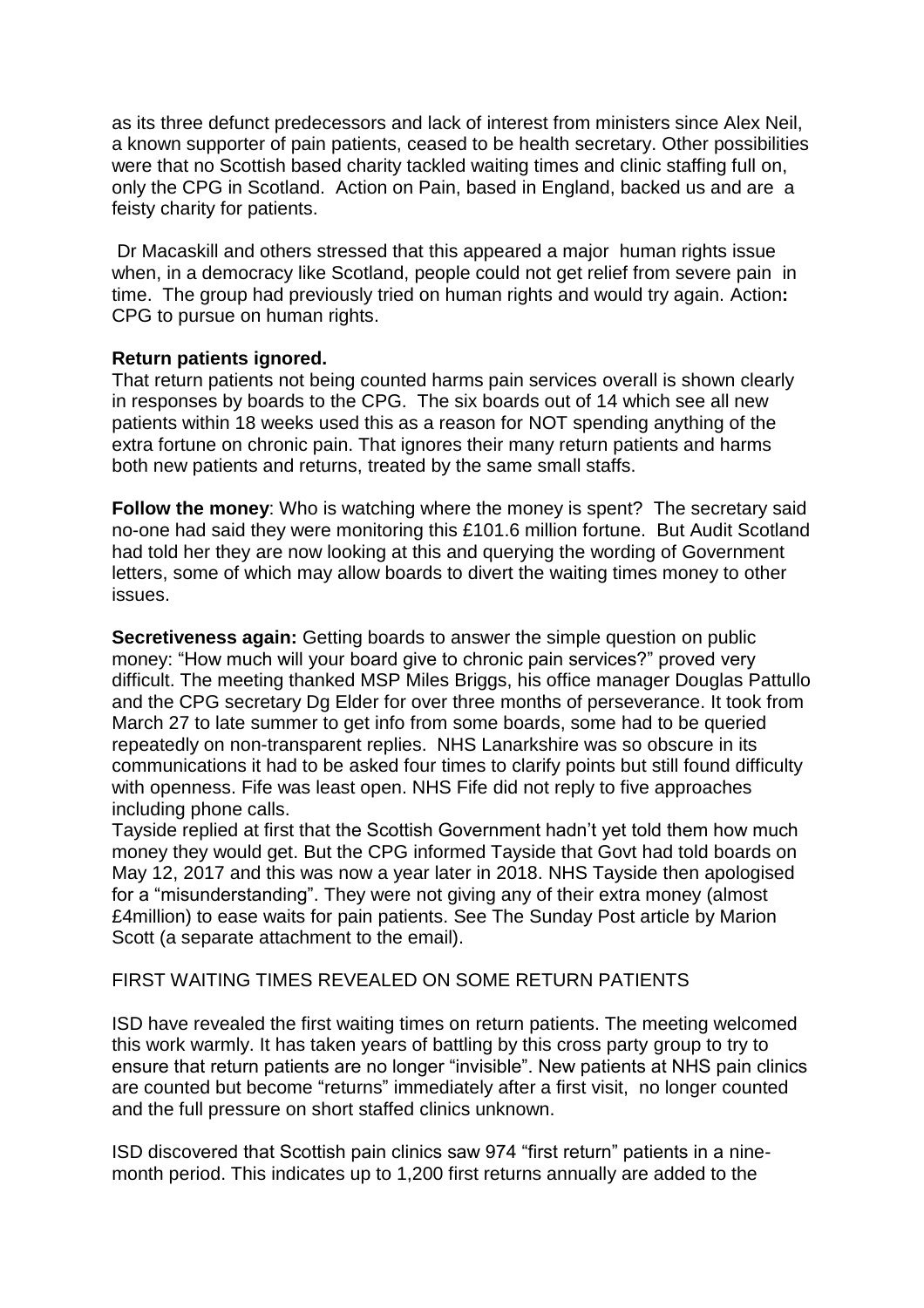workload in pain clinics. Beyond that, thousands more return over the years, ISD is still working on that.

The meeting thanked ISD for beginning to prise open facts long undeclared, and look forward to more information they aim to produce this Autumn.

# SUICIDE RISK CAUSED BY EXCESSIVE WAITING TIMES

The meeting disussed the continuing lack of helpful response on suicide risk, detailed bravely by a Lanarkshire patient member at our March meeting, following suicide attempts when waiting times stretched to over 18 months when the patient should have received repeat treatment in six months. The patient was again present and said that she now felt forced to use private medicine to prevent reaching a suicidal state of agony again. The actual treatment, by NHS Lanarkshire pain specialists, was excellent but the huge delays harmed all the work. She could not afford private treatment at £2,050 plus a £300 consultation fee, did not approve of going private on principle but felt 'Because of my husband and children, I had to protect my life from being driven to another suicide attempt".

# MESH INJURED WOMEN

Jackson Carlaw MSP stressed that the aim remained that there be "no whitewash" on mesh implants as the previous report had been. In Parliament on June 20 he and other MSPs paid tribute to Michele McDougall, a very "brave soul" who had recently died of cancer. She had been unable to gain chemotherapy because of the debilitating consequences of faulty mesh devices implanted in her groin and abdomen years earlier.

The Health Secretary Shona Robison promised there would be debate time when the latest Report by Professor Britton is published, date unknown at present. Mr Carlaw

mentioned the combined work of Alex Neil, (SNP) Neil Findlay (Labour) and himself (Conservative) to say: "Every Party realises there is something seriously wrong". Mr Findlay had reminded people that 101 MSPs (out of 129) had called for there to be no more whitewash on mesh.

All MSPs at the CPG meeting agreed that the courage of Mesh survivors in forming their global campaign from Scotland was the key breakthrough. One survivor present said she would have killed herself had she not discovered the Scottish Mesh Survivors campaign.

Journalist Marion Scott said women were still not getting the truth. "Some in the NHS don't seem to have learned anything. We get reports of women being told "It's not mesh, it's tape so it's ok. Tape is mesh"

CHRONIC PAIN AND PHYSIOTHERAPY:

Physiotherapists Emma Mair and Dan Thompson of NHS Ayrshire & Arran were thanked warmly for giving an illuminating talk on how physiotherapy could help many.

They pointed out how attitudes had changed and there was tailoring to specific needs of individuals and finding out what they most wanted. One patient sought to be able to work in her garden again and that was an inspiring goal.